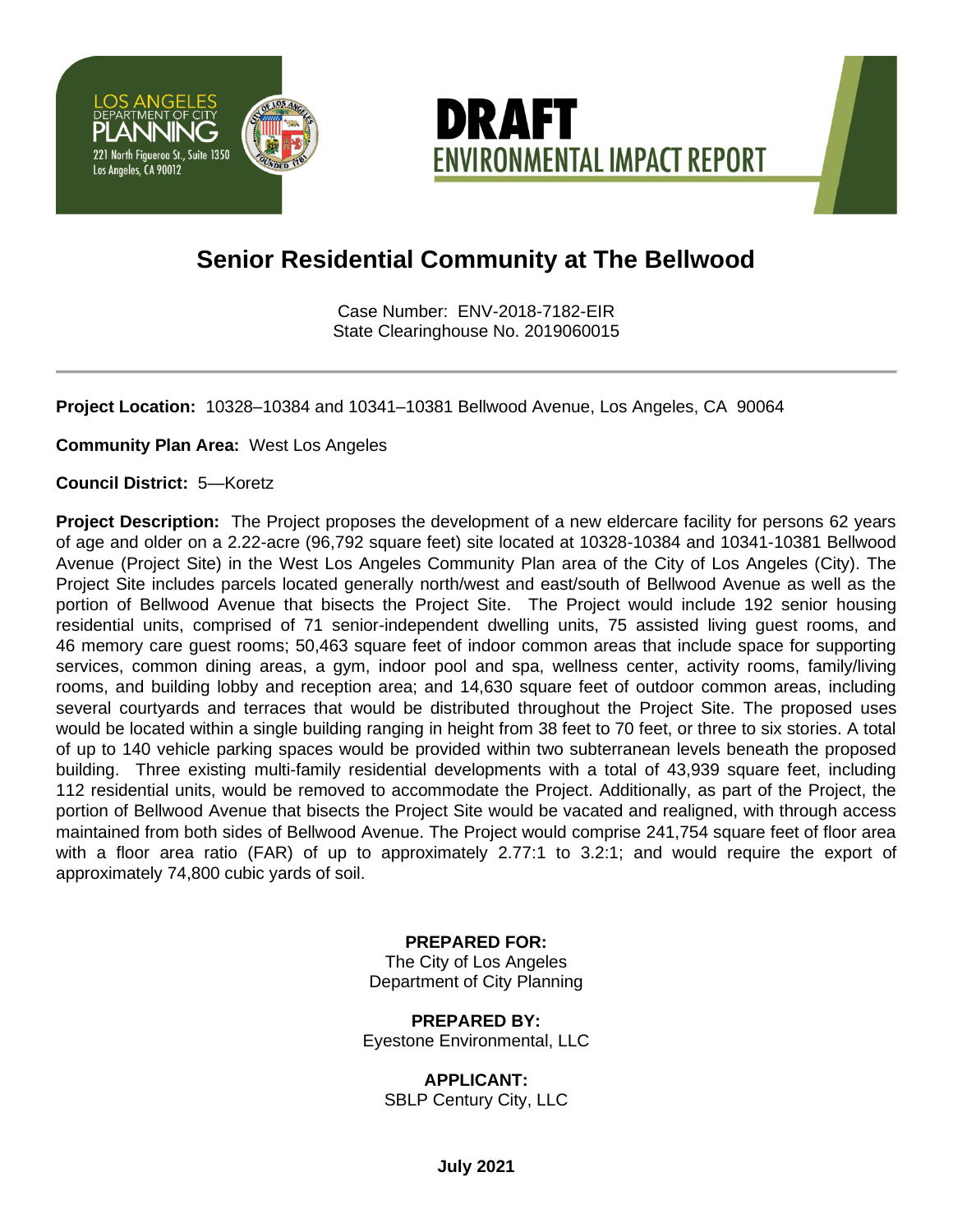|                                                                               | Page |
|-------------------------------------------------------------------------------|------|
|                                                                               |      |
|                                                                               |      |
|                                                                               |      |
|                                                                               |      |
|                                                                               |      |
|                                                                               |      |
| Α.                                                                            |      |
| <b>B.</b>                                                                     |      |
| $C_{\cdot}$                                                                   |      |
| D.                                                                            |      |
| $F_{\perp}$                                                                   |      |
| $F_{\perp}$                                                                   |      |
| G.                                                                            |      |
| H.1                                                                           |      |
| H.2                                                                           |      |
| $\mathbf{L}$                                                                  |      |
| J.                                                                            |      |
| Utilities and Service Systems-Water Supply and Infrastructure IV.K.1-1<br>K.1 |      |
| K.2                                                                           |      |
| K.3                                                                           |      |
|                                                                               |      |
|                                                                               |      |
|                                                                               |      |
|                                                                               |      |
|                                                                               |      |
|                                                                               |      |
|                                                                               |      |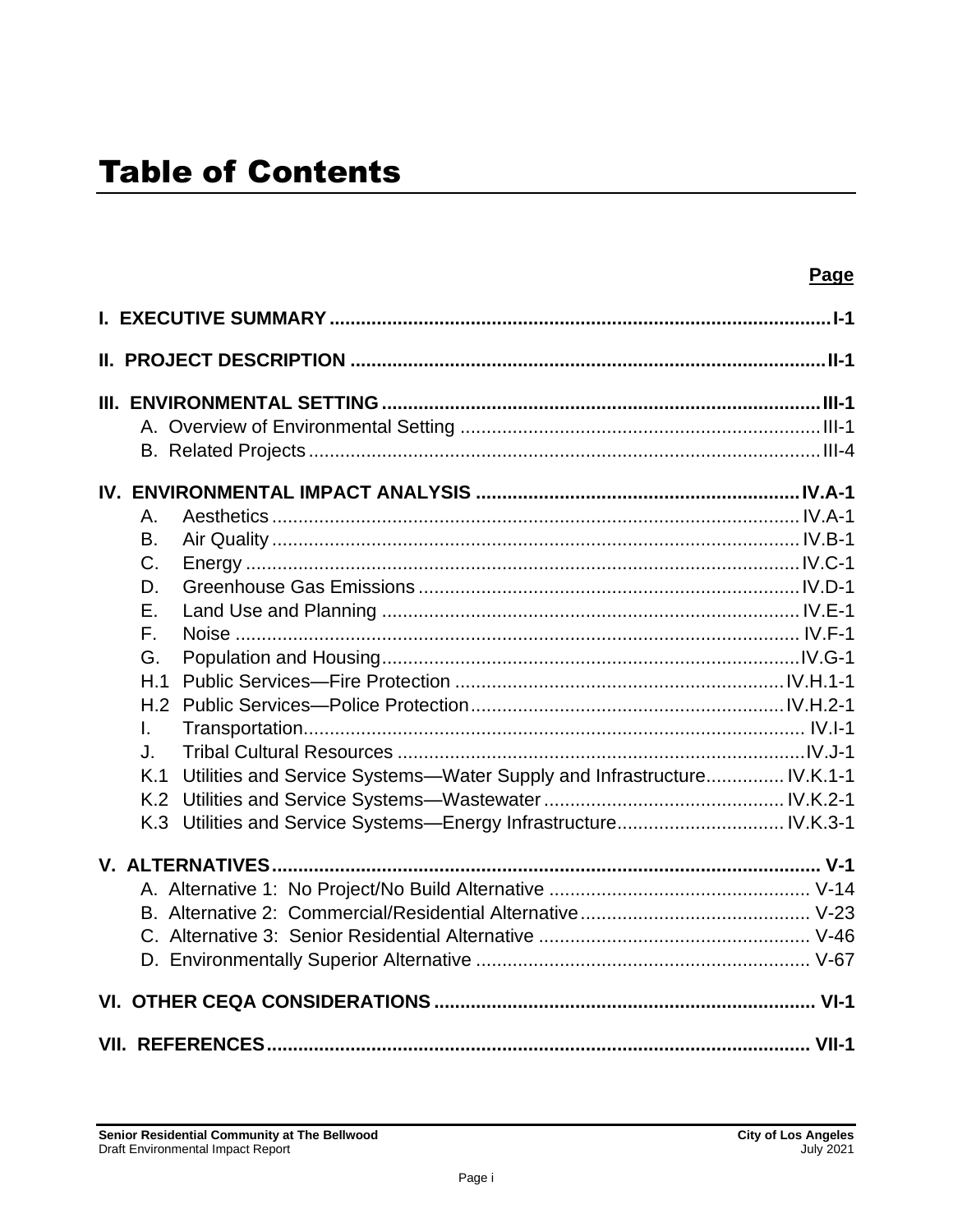## **Page**

| IX. LIST OF PREPARERS ……………………………………………………………………………………… IX-1 |  |
|--------------------------------------------------------------|--|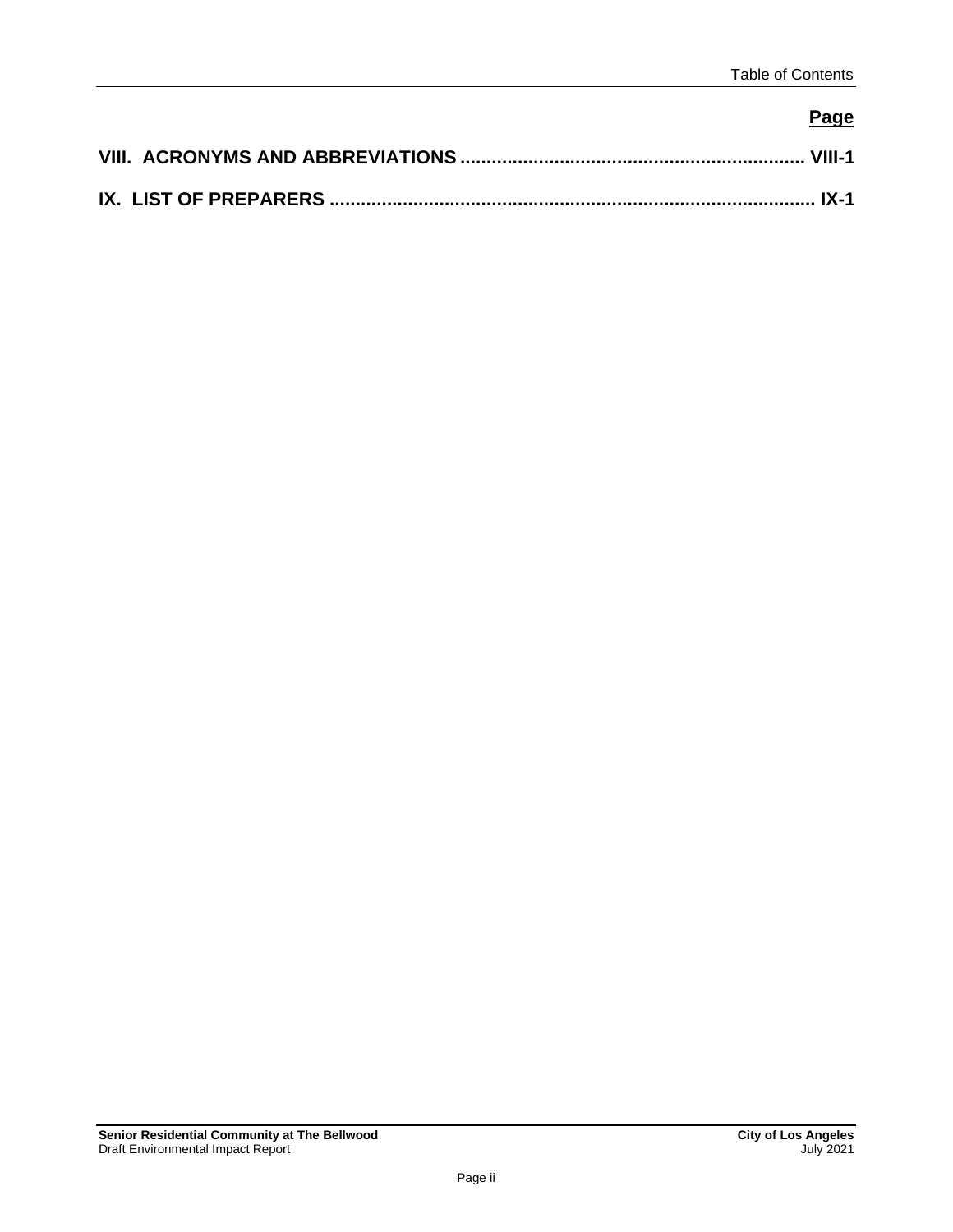- Appendix A Initial Study, NOP, and NOP Comment Letters
	- Appendix A.1 Initial Study
	- Appendix A.2 Notice of Preparation
	- Appendix A.3 NOP Comment Letters and Scoping Meeting Comments
- Appendix B Aesthetics Tables
- Appendix C Air Quality and Greenhouse Gas Emissions
	- Appendix C.1 Air Quality and Greenhouse Gas Emissions Methodology
	- Appendix C.2 Air Quality Worksheet and Modeling Output Files
	- Appendix C.3 Greenhouse Gas Worksheets and Modeling Output Files
	- Appendix C.4 Air Quality Modeling Output Files for Alternatives
- Appendix D Energy Resources Calculations
- Appendix E Land Use Tables
- Appendix F Noise Calculation Worksheets
- Appendix G Public Service Provider Response Letters
	- Appendix G.1 Los Angeles Fire Department Letter
	- Appendix G.2 Los Angeles Police Department Letter
- Appendix H Transportation
	- Appendix H.1 Transportation Assessment
	- Appendix H.2 Los Angeles Department of Transportation Assessment Letter
	- Appendix H.3 Transportation Analysis for Project Alternatives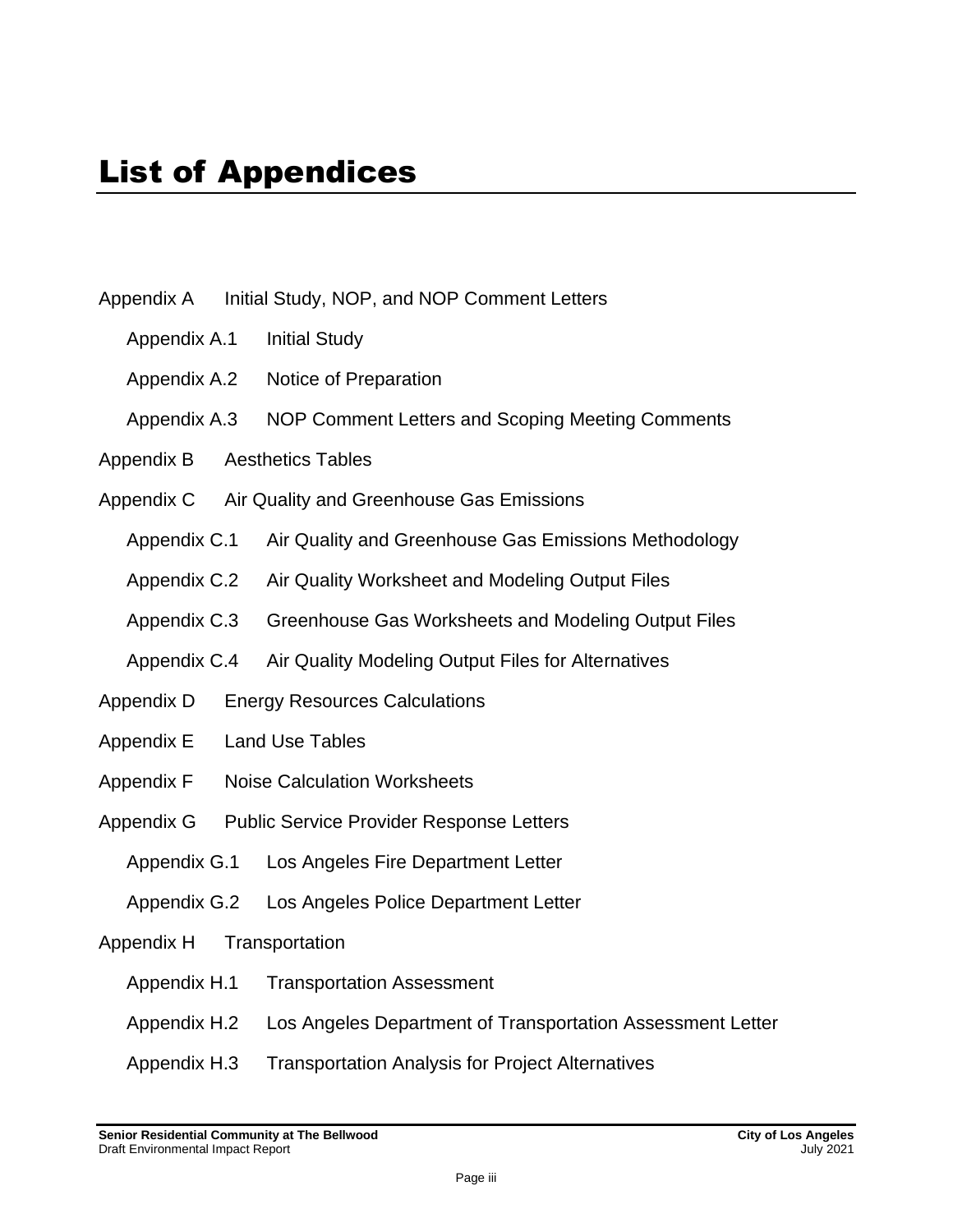Appendix I Tribal Cultural Resources

Appendix I.1 Tribal Cultural Resources Report

- Appendix I.2 AB 52 Notification Letters
- Appendix J Utility Infrastructure Technical Report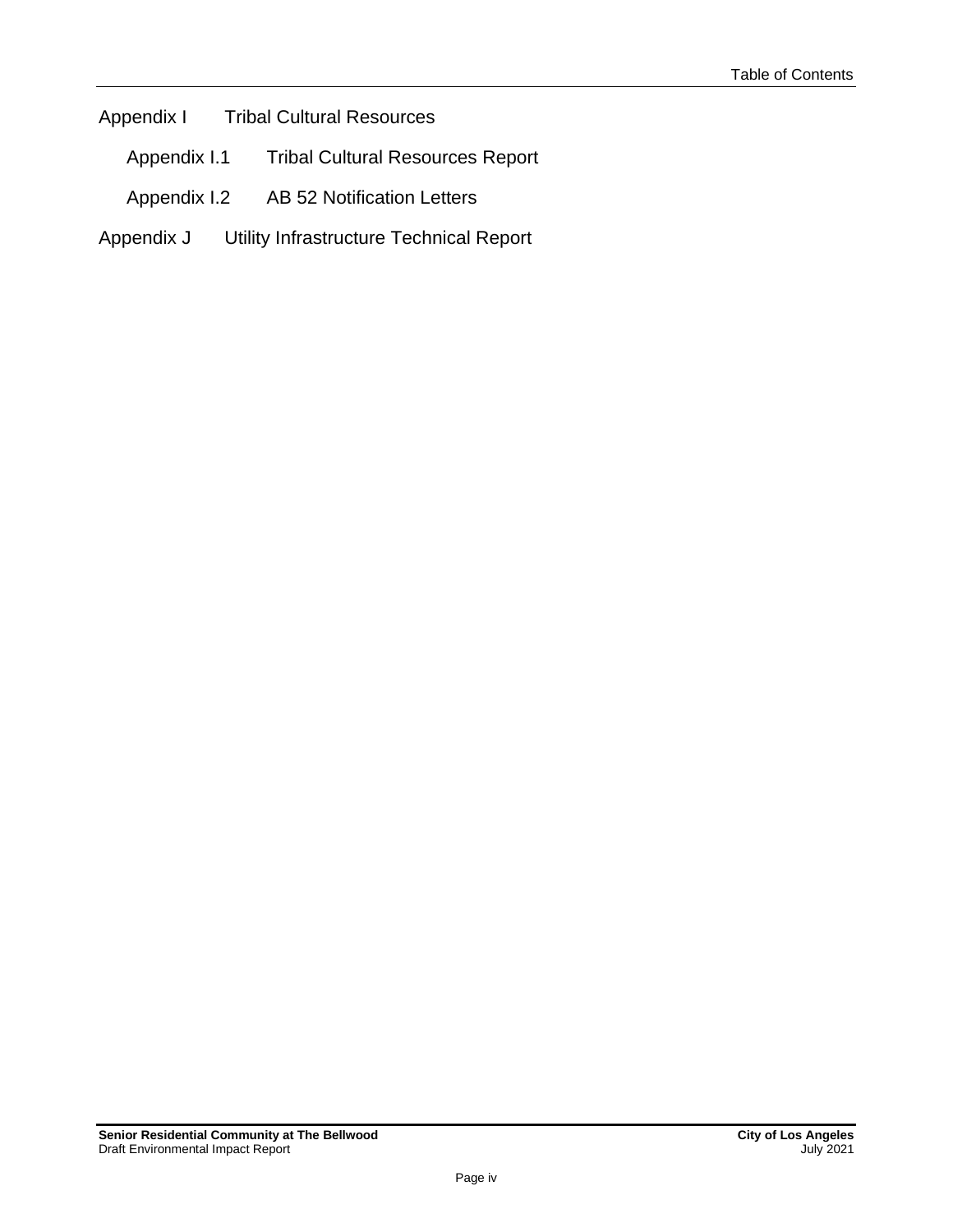| <b>Figure</b> | <b>Page</b> |
|---------------|-------------|
| $II-1$        |             |
| $II-2$        |             |
| $II-3$        |             |
| $II-4$        |             |
| $II-5$        |             |
| $II-6$        |             |
| $II-7$        |             |
| $II-8$        |             |
| $II-9$        |             |
| $II-10$       |             |
| $II-11$       |             |
| $II-12$       |             |
| $II-13$       |             |
| $II-14$       |             |
| $II-15$       |             |
| $II-16$       |             |
| $II-17$       |             |
| $II-18$       |             |
| $II-19$       |             |
| $III-1$       |             |
| $IV.B-1$      |             |
| $IV.B-2$      |             |
| $IV.B-3$      |             |
| $IV.B-4$      |             |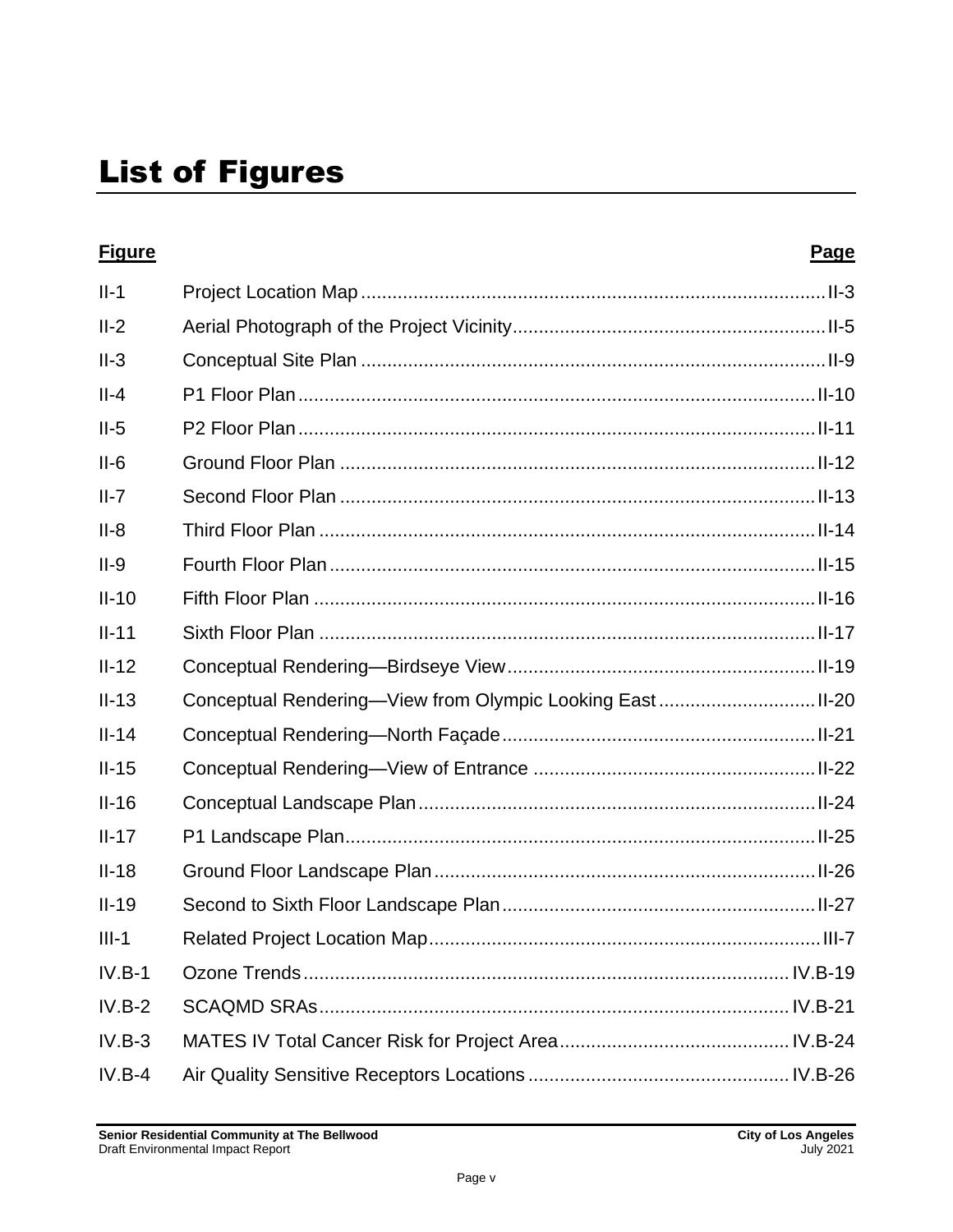| <b>Figure</b> | Page |
|---------------|------|
| $IV.E-1$      |      |
| $IV.E-2$      |      |
| $IV.F-1$      |      |
| $IV.F-2$      |      |
|               |      |
|               |      |
| $IV.I-1$      |      |
| $V-1$         |      |
| $V-2$         |      |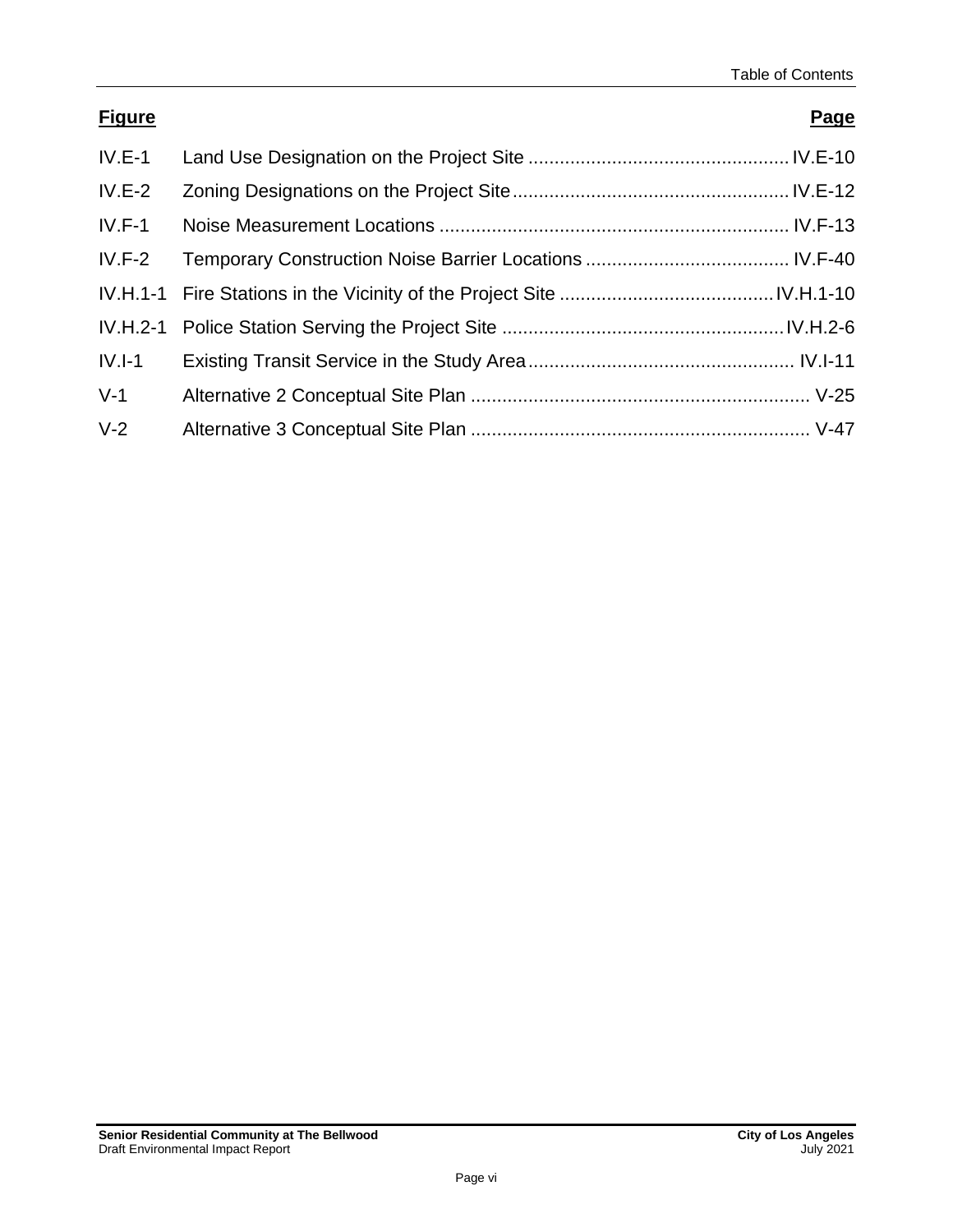| <b>Table</b> |                                                                                                                           | Page |
|--------------|---------------------------------------------------------------------------------------------------------------------------|------|
| $I-1$        |                                                                                                                           |      |
| $II-1$       | Summary of Proposed Senior Housing Residential UnitsII-18                                                                 |      |
| $II-2$       |                                                                                                                           |      |
| $II-3$       |                                                                                                                           |      |
| $III-1$      |                                                                                                                           |      |
| $IV.B-1$     |                                                                                                                           |      |
| $IV.B-2$     | Summary of Ambient Air Quality in the Project Vicinity IV.B-22                                                            |      |
| $IV.B-3$     | Estimated Existing Operational Emissions-Baseline  IV.B-27                                                                |      |
| $IV.B-4$     |                                                                                                                           |      |
| $IV.B-5$     | Estimate of Maximum Regional Project Daily Construction Emissions                                                         |      |
| $IV.B-6$     | Estimate of Maximum Regional Project Daily Operational                                                                    |      |
| $IV.B-7$     | Estimate of Maximum Localized Daily Project Construction Emissions                                                        |      |
| $IV.B-8$     | Estimate of Maximum Localized Project Daily Operational<br>Emissions-At Project Buildout (2023) (pounds per day)  IV.B-59 |      |
| $IV.C-1$     |                                                                                                                           |      |
| $IV.C-2$     | Summary of Annual Net New Energy Use During Project Operation IV.C-25                                                     |      |
| $IV.D-1$     |                                                                                                                           |      |
| $IV.D-2$     | Atmospheric Lifetimes and Global Warming Potentials  IV.D-5                                                               |      |
| $IV.D-3$     |                                                                                                                           |      |
| $IV.D-4$     | Existing (2019) Project Site Annual GHG Emissions Summary IV.D-37                                                         |      |
| $IV.D-5$     | Mandatory Regulatory Compliance Measures within the Climate                                                               |      |
| $IV.D-6$     |                                                                                                                           |      |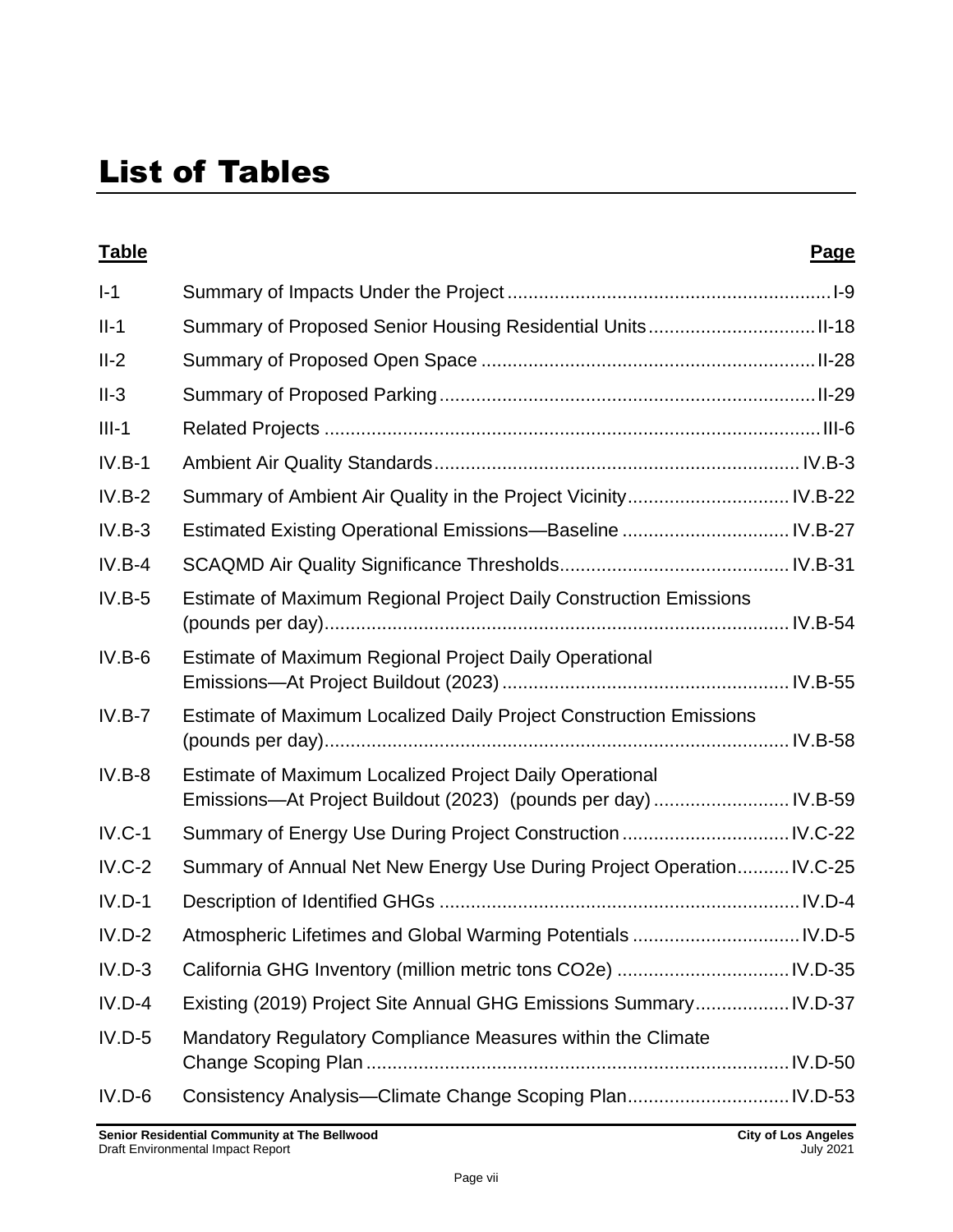| <b>Table</b>   |                                                                           | <b>Page</b> |
|----------------|---------------------------------------------------------------------------|-------------|
| $IV.D-7$       | Comparison of Project Total VMT/Capita to 2020–2045 RTP/SCS  IV.D-60      |             |
| $IV.D-8$       | Consistency with Applicable GHG Emissions Goals and Actions of            |             |
| $IV.D-9$       |                                                                           |             |
| $IV.D-10$      | Annual GHG Emissions Summary (Project) (metric tons of carbon             |             |
| $IV.F-1$       |                                                                           |             |
| $IV.F-2$       | City of Los Angeles Guidelines for Noise Compatible Land Use  IV.F-7      |             |
| $IV.F-3$       | City of Los Angeles Presumed Ambient Noise Levels  IV.F-9                 |             |
| $IV.F-4$       | FTA Construction Vibration Impact Criteria for Building Damage  IV.F-11   |             |
| $IV.F-5$       | FTA Vibration Impact Criteria for Human Annoyance  IV.F-12                |             |
| $IV.F-6$       |                                                                           |             |
| $IV.F-7$       |                                                                           |             |
| $IV.F-8$       |                                                                           |             |
| $IV.F-9$       |                                                                           |             |
| $IV.F-10$      |                                                                           |             |
| $IV.F-11$      | Construction Noise Impacts Prior to Mitigation Measures  IV.F-28          |             |
| $IV.F-12$      |                                                                           |             |
| $IV.F-13$      |                                                                           |             |
| $IV.F-14$      | Outdoor Areas - Maximum Occupancy Per Building Code and                   |             |
| $IV.F-15$      |                                                                           |             |
| $IV.F-16$      |                                                                           |             |
| <b>IV.F-17</b> |                                                                           |             |
| <b>IV.F-18</b> | Construction Noise Impacts With Mitigation Measures IV.F-42               |             |
| $IV.F-19$      | Construction Vibration Impacts-Building Damage Without Mitigation IV.F-44 |             |
| $IV.F-20$      | <b>Construction Vibration Impacts—Human Annoyance Without</b>             |             |
| $IV.F-21$      | Construction Vibration Impacts-Building Damage with Mitigation IV.F-51    |             |
| $IV.G-1$       |                                                                           |             |
|                |                                                                           |             |